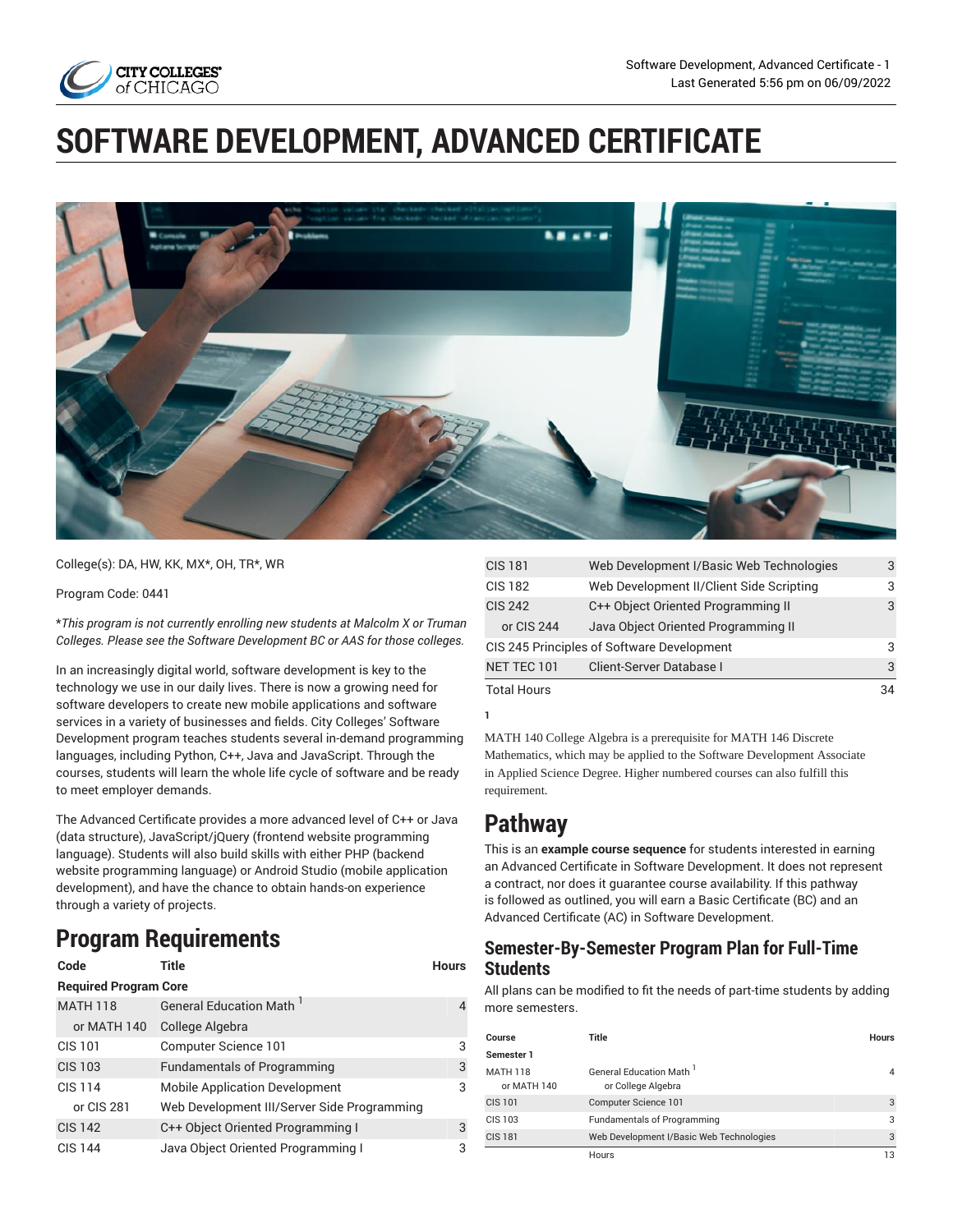

| Semester 2                   |                                                                                         |    |
|------------------------------|-----------------------------------------------------------------------------------------|----|
| CIS 142<br>or $CIS$ 144      | C++ Object Oriented Programming I<br>or Java Object Oriented Programming I              | 3  |
| CIS 182                      | Web Development II/Client Side Scripting                                                | 3  |
| <b>CIS 245</b>               | <b>Principles of Software Development</b>                                               | 3  |
| NET TEC 101                  | Client-Server Database I                                                                | 3  |
|                              | <b>Hours</b>                                                                            | 12 |
| Semester 3                   |                                                                                         |    |
| CIS 114<br>or CIS 281        | <b>Mobile Application Development</b><br>or Web Development III/Server Side Programming | 3  |
| <b>CIS 142</b><br>or CIS 281 | C++ Object Oriented Programming I<br>or Web Development III/Server Side Programming     | 3  |
| CIS 242<br>or CIS 244        | C++ Object Oriented Programming II<br>or Java Object Oriented Programming II            | 3  |
|                              | Hours                                                                                   | 9  |
|                              | <b>Total Hours</b>                                                                      | 34 |

**1**

MATH 140 College Algebra is a prerequisite for MATH 146 Discrete Mathematics, which may be applied to the Software Development Associate in Applied Science Degree. Higher numbered courses can also fulfill this requirement.

# **Careers**

This program can prepare students for the jobs listed below. Click on each one to learn more, including average earnings, annual job openings, and how much education people in that field have. For additional guidance and resources on career options, current City Colleges students and alumni can contact the Career [Services](https://www.ccc.edu/departments/Pages/Career-Services.aspx) Office ([https://www.ccc.edu/](https://www.ccc.edu/departments/Pages/Career-Services.aspx) [departments/Pages/Career-Services.aspx](https://www.ccc.edu/departments/Pages/Career-Services.aspx)).

# **Computer Programmers**

### **Job Description**

Create, modify, and test the code and scripts that allow computer applications to run. Work from specifications drawn up by software and web developers or other individuals. May develop and write computer programs to store, locate, and retrieve specific documents, data, and information.

### **Salary Based on Experience Level**

Take a look at the average hourly/annual earnings for this career in Cook County

Emsi earnings figures are based on OES data from the BLS and include base rate, cost of living allowances, guaranteed pay, hazardous-duty pay, incentive pay (including commissions and bonuses), on-call pay, and tips.

#### **Annual Wages**

| Entry-Level 10 <sup>th</sup> Percentile  | \$61,004  |
|------------------------------------------|-----------|
| Median 50 <sup>th</sup> Percentile       | \$105,689 |
| Senior-Level 90 <sup>th</sup> Percentile | \$157.550 |
| <b>Hourly Wages</b>                      |           |
| Entry-Level 10 <sup>th</sup> Percentile  | \$29      |
| Median 50 <sup>th</sup> Percentile       | \$51      |
| Senior-Level 90 <sup>th</sup> Percentile | \$76      |

## **Annual Job Openings**

219 annual openings in Cook County

## **National Education Attainment**

Here, you can see the level of education that people in this career complete.

| <b>Degree Program</b>             | % of Jobs |
|-----------------------------------|-----------|
| A high school diploma or less     | 0.00%     |
| A certificate                     | 0.00%     |
| Some college                      | 2.52%     |
| An Associate degree               | 8.99%     |
| A Bachelor's degree               | 88.04%    |
| A Master's or Professional degree | 0.45%     |
| A Doctoral degree or more         | $0.00\%$  |

88.49% continue their education beyond an associate degree

# **Software Developers Job Description**

Research, design, and develop computer and network software or specialized utility programs. Analyze user needs and develop software solutions, applying principles and techniques of computer science, engineering, and mathematical analysis. Update software or enhance existing software capabilities. May work with computer hardware engineers to integrate hardware and software systems, and develop specifications and performance requirements. May maintain databases within an application area, working individually or coordinating database development as part of a team.

# **Salary Based on Experience Level**

Take a look at the average hourly/annual earnings for this career in Cook County

Emsi earnings figures are based on OES data from the BLS and include base rate, cost of living allowances, guaranteed pay, hazardous-duty pay, incentive pay (including commissions and bonuses), on-call pay, and tips.

#### **Annual Wages**

| Entry-Level 10 <sup>th</sup> Percentile  | \$68,475  |
|------------------------------------------|-----------|
| Median 50 <sup>th</sup> Percentile       | \$111,498 |
| Senior-Level 90 <sup>th</sup> Percentile | \$167,108 |
| <b>Hourly Wages</b>                      |           |
| Entry-Level 10 <sup>th</sup> Percentile  | \$33      |
| Median 50 <sup>th</sup> Percentile       | \$54      |
| Senior-Level 90 <sup>th</sup> Percentile | \$80      |
|                                          |           |

#### **Annual Job Openings**

2347 annual openings in Cook County

### **National Education Attainment**

Here, you can see the level of education that people in this career complete.